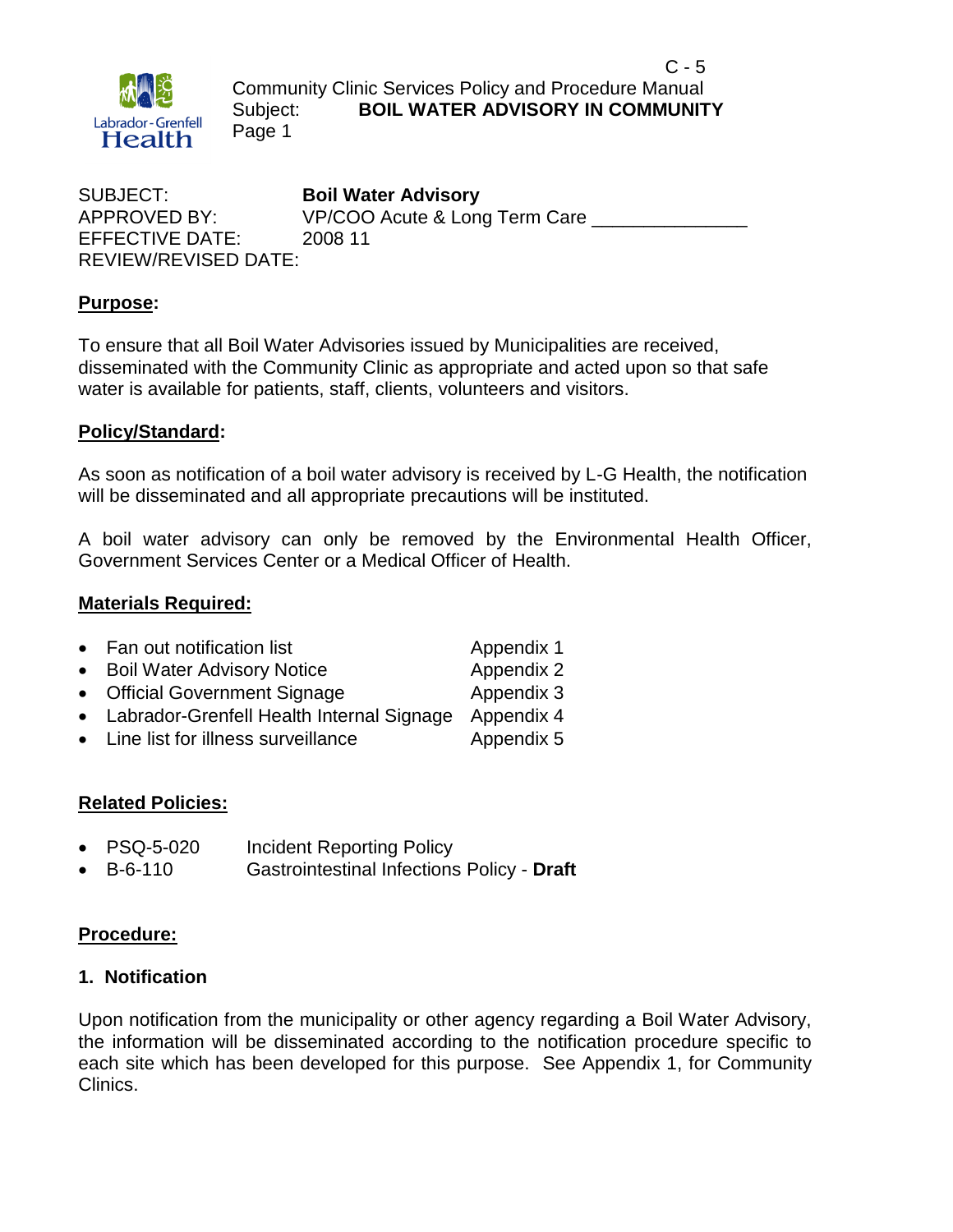

#### **2. Signage**

- The Boil Water notice from the municipality will be posted at the building entrance.
- Post the official government signage at all building entrances. (See Appendix 3)
- Signs have to be readily available and accessible 24/7.
- Signage will also be posted at all sources of running water for consumption, including but not limited to washrooms, patient rooms, staff accommodation, kitchens, water fountains etc. (See Appendix 4)

#### **3. Activation**

#### **Water for Consumption**

- If possible, water fountains will be turned off.
- Safe drinking water must be made available in all areas of the facility.
- Boil water for consumption for one (1) minute or bottled water will be used for consumption including drinking, breast milk substitutes (infant formulas), preparing juices and ice cubes, washing fruits and vegetable, cooking or brushing teeth.

#### **Water for bathing or cleaning:**

- It is not necessary to boil tap water used for other purposes, such as showering, bathing, laundry, or washing dishes.
- Medical Officer of Health will initiate additional precautions and will be discussed on a case by case if the boil water advisory is associated with a waterborne outbreak.

#### **Water for equipment:**

 Follow manufacturer's guidelines for all equipment that uses water during a boil water advisory (i.e. sterilizers).

#### **Surveillance:**

- Notify MOH immediately of any suspect gastrointestinal illnesses related to the boil water advisory. If after hours, contact MOH on call 1-866-270-7437.
- Use the line list to document all suspect gastrointestinal illness related to the boil water advisory (see Appendix 5).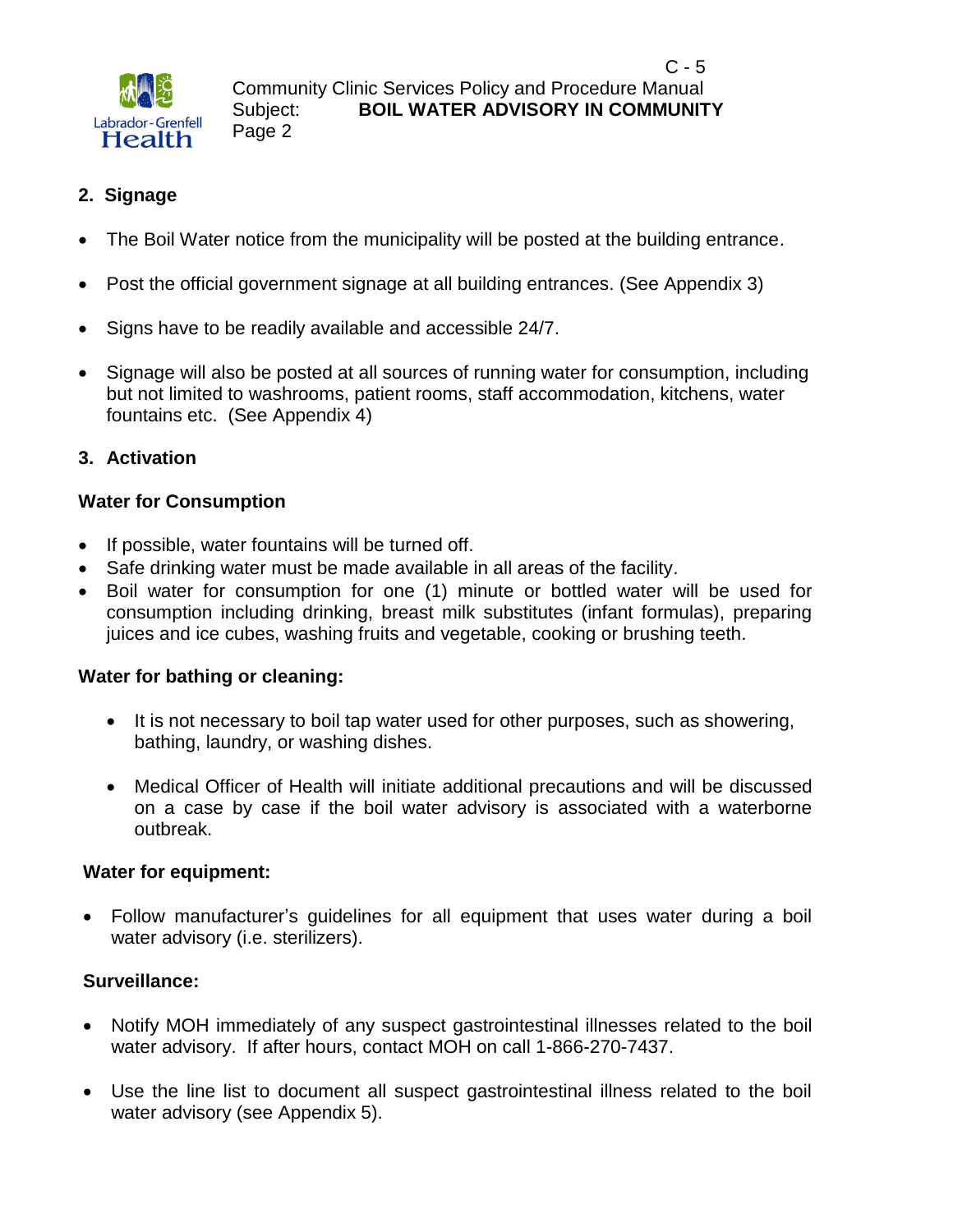

#### $C - 5$ Community Clinic Services Policy and Procedure Manual Subject: **BOIL WATER ADVISORY IN COMMUNITY** Page 3

#### **4. Removal of Boil Water Advisory**

- Removal to be approved by Environmental Health Officer or Medical Officer of Health.
- Initiate fan out process to inform employees that the boil water advisory is over.
- Remove all signs from the entrances and all other sources of water.
- Ensure that proper equipment disinfection and maintenance is performed prior to reuse according to manufacturers guidelines.

#### **5. Departmental roles and responsibilities**

The following points are high level guidelines only.

- a. Maintenance
	- Post signs at building entrances and all sources of running water for consumption. See Appendix 4 for signage.
	- Ensure safe drinking water is available at all times and delivered to the appropriate locations during a boil water advisory.
- b. Food Services
	- Follow dietary's policy and procedures related to use of water for food preparation including for food served uncooked and for all food preparation equipment that uses water eg. coffee makers.

#### c. Nursing

- Advise patients and visitors of the boil water advisory as often as necessary to ensure they consume safe drinking water.
- Monitor patients closely for gastrointestinal diseases.
- d. Dental Offices
	- Use only boiled or bottled water for patients to drink or rinse and also for all hand washing.
	- Follow dentals policy and procedure for the use of all dental equipment which requires water.
- e. Sterilization
	- Check with sterilization manufacturer on the use of equipment during boil order.
- f. Accommodations
	- Boil water for one (1) minute for consumption including drinking, breast milk substitutes (infant formulas), preparing juices and ice cubes, washing fruits and vegetable, cooking or brushing teeth.

#### **Reference:**

Department of Health and Community Services, Standards for Bacteriological Safety of Drinking Water, DHCS-2000-W1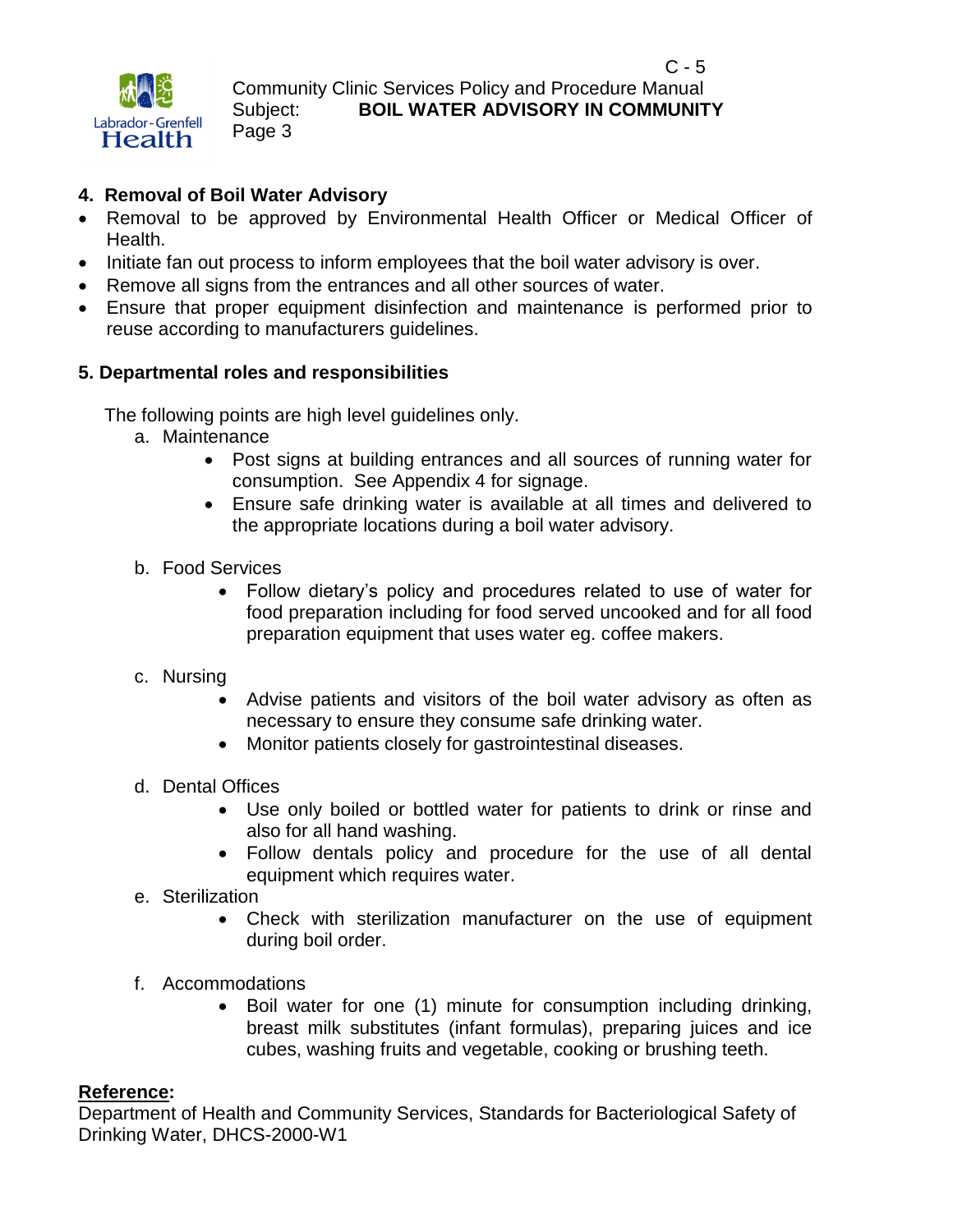

#### **Appendix 1**

#### **Fan Out Communication: Community Clinic**

| <b>Regular Business Hours</b>                                                                                                                                                                                                                                                                                         | "After Hours"                                                                                                                |  |  |  |  |  |  |  |
|-----------------------------------------------------------------------------------------------------------------------------------------------------------------------------------------------------------------------------------------------------------------------------------------------------------------------|------------------------------------------------------------------------------------------------------------------------------|--|--|--|--|--|--|--|
| Town Official will contact by telephone and fax                                                                                                                                                                                                                                                                       | <b>Evenings/Nights/Weekends</b>                                                                                              |  |  |  |  |  |  |  |
| notification to the Regional Nurse II                                                                                                                                                                                                                                                                                 | Town Officials will call the on call Regional<br>Nurse and fax notification to the Community                                 |  |  |  |  |  |  |  |
| <b>Regional Nurse II will call:</b><br>$\bullet$ PCA                                                                                                                                                                                                                                                                  | Clinic.                                                                                                                      |  |  |  |  |  |  |  |
| Maintenance Repairer<br><b>Nursing Staff</b>                                                                                                                                                                                                                                                                          | <b>Regional Nurse on-call will notify:</b>                                                                                   |  |  |  |  |  |  |  |
| <b>Clinical Coordinator</b><br>Child, Youth & Family<br>$\bullet$<br>Services & Dental Services if<br>occupying same building.                                                                                                                                                                                        | <b>Regional Nurse II</b><br>Maintenance Repairer<br><b>Clinical Nurse Coordinator</b>                                        |  |  |  |  |  |  |  |
| <b>Clinical Nurse Coordinator will call:</b><br>Maintenance Repairer II<br><b>CDCN</b><br>$\bullet$<br><b>Infection Control Coordinator</b><br><b>Chief Operating Officer</b><br><b>Regional Communication</b><br><b>Director</b><br><b>Medical Officer of Health</b><br>$\bullet$<br><b>Environmental Supervisor</b> | <b>NOTE:</b> In addition, the Business Hours Fan Out<br>will be initiated, where necessary, the next<br>regular working day. |  |  |  |  |  |  |  |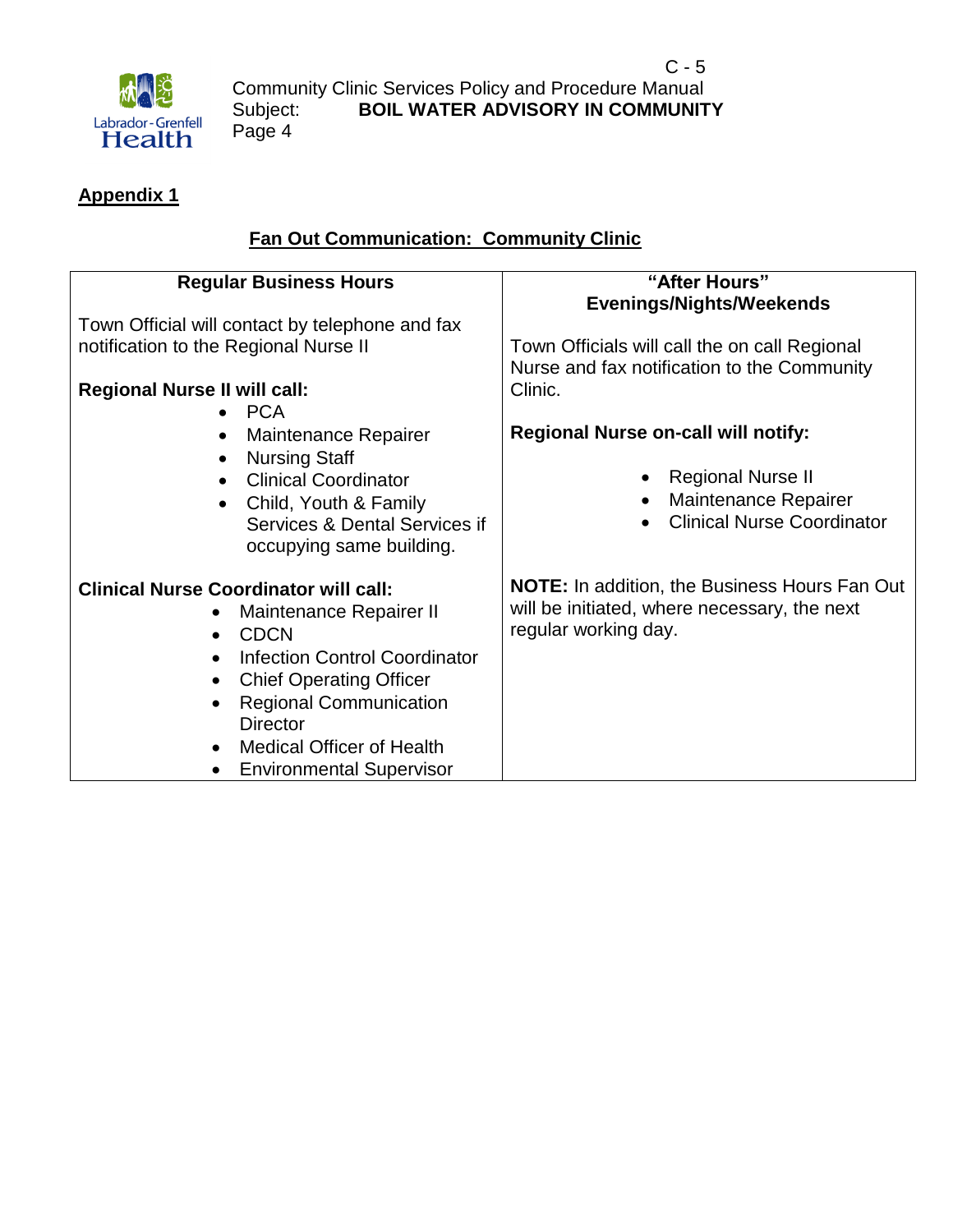

 $C - 5$ Community Clinic Services Policy and Procedures Manual Subject: **BOIL WATER ADVISORY** Page 5

**Appendix 2**

### BOIL WATER ADVISORY

### **INFORMATION FOR THE PUBLIC**

|                                                                                                                                                                                                                                                                                     | The Municipality of $\underbrace{\hspace{1cm}}$ (enter name of municipality) has issued a <b>Boil Water Advisory</b> |  |  |  |  |  |  |  |  |  |  |
|-------------------------------------------------------------------------------------------------------------------------------------------------------------------------------------------------------------------------------------------------------------------------------------|----------------------------------------------------------------------------------------------------------------------|--|--|--|--|--|--|--|--|--|--|
|                                                                                                                                                                                                                                                                                     | for the $\frac{\phantom{xx} \phantom{xx} }{x}$ as of $\frac{\phantom{xx} \phantom{xx} }{x}$ (date) (date)            |  |  |  |  |  |  |  |  |  |  |
|                                                                                                                                                                                                                                                                                     | The boil water advisory has been issued for the following reason(s) (list reasons):                                  |  |  |  |  |  |  |  |  |  |  |
| Consumers are advised to bring water that you might ingest to a rigorous rolling<br>boil for one (1) minute.                                                                                                                                                                        |                                                                                                                      |  |  |  |  |  |  |  |  |  |  |
| For example, boil water used for:                                                                                                                                                                                                                                                   |                                                                                                                      |  |  |  |  |  |  |  |  |  |  |
| $\triangleright$ Drinking<br>$\triangleright$ Cooking<br>$\triangleright$ Brushing teeth<br>$\triangleright$ Washing fruits & vegetables<br>$\triangleright$ Making ice<br>$\triangleright$ Making coffee/tea & other hot drinks<br>$\triangleright$ Making infant formula & cereal | $\triangleright$ Making juice and other juice from concentrate and powders                                           |  |  |  |  |  |  |  |  |  |  |
| For further information about the Boil Water Advisory please call:<br><b>Municipal Office:</b><br><b>Government Service Centre:</b><br>Regional Health and Community Services Board:                                                                                                |                                                                                                                      |  |  |  |  |  |  |  |  |  |  |

Note: If using a home water treatment unit (e.g., filter), please read and follow the manufacturer=s instructions.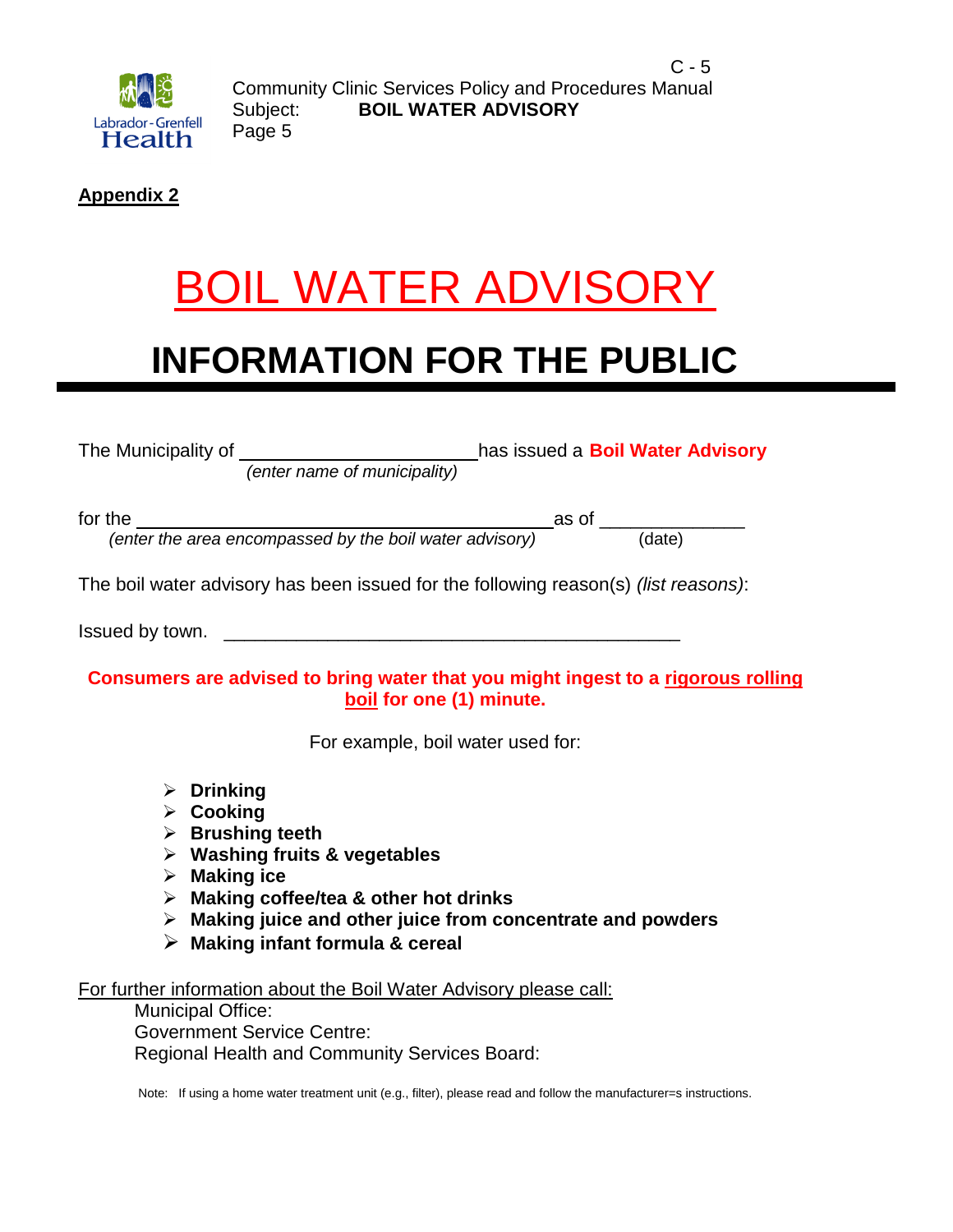

 $C - 5$ Community Clinic Services Policy and Procedures Manual Subject: **BOIL WATER ADVISORY IN COMMUNITY** Page 6

**Appendix 3**

### **WARNING!** This Water Must Be **Boiled Before Drinking**



Department of Health and Community Services Department of Government Services Regional Health Authorities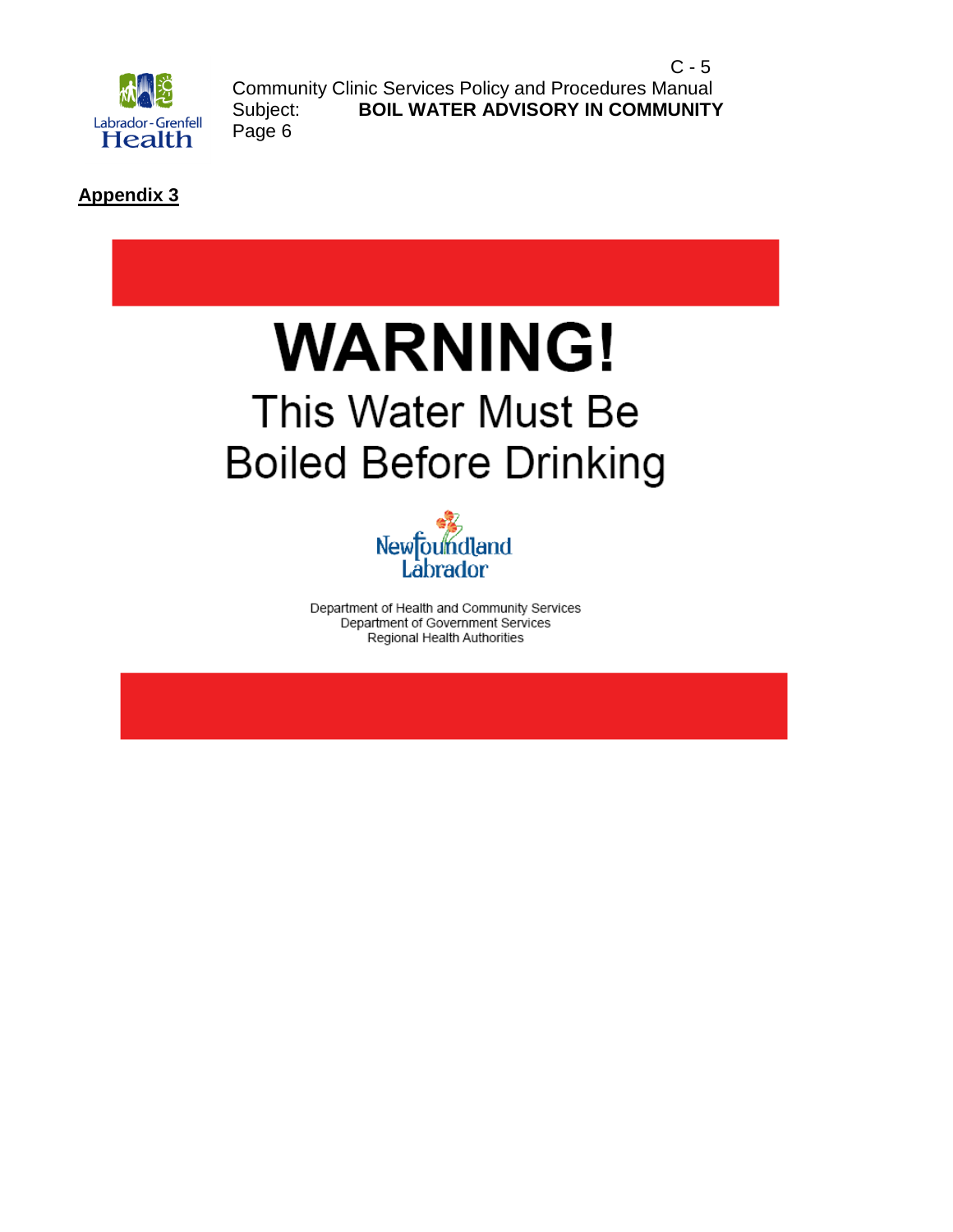

 $C - 5$ Community Clinic Services Policy and Procedures Manual Subject: **BOIL WATER ADVISORY IN COMMUNITY** Page 7



## Do NOT Drink The Water!

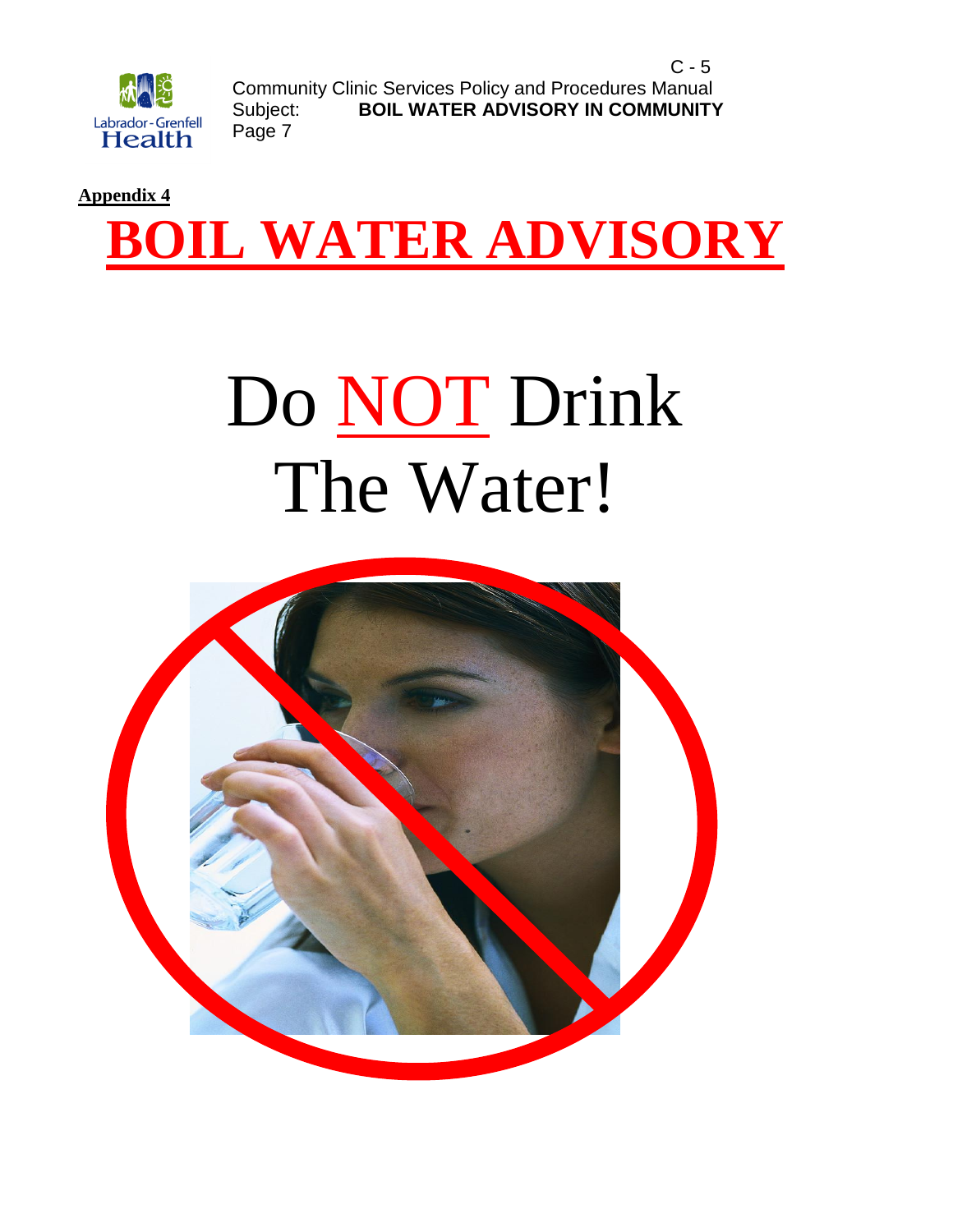

 $C - 5$ Community Clinic Services Policy and Procedures Manual Subject: **BOIL WATER ADVISORY IN COMMUNITY** Page 8

**Appendix 4**



# **BOIL WATER ADVISORY**

# **DO NOT DRINK THE WATER!**